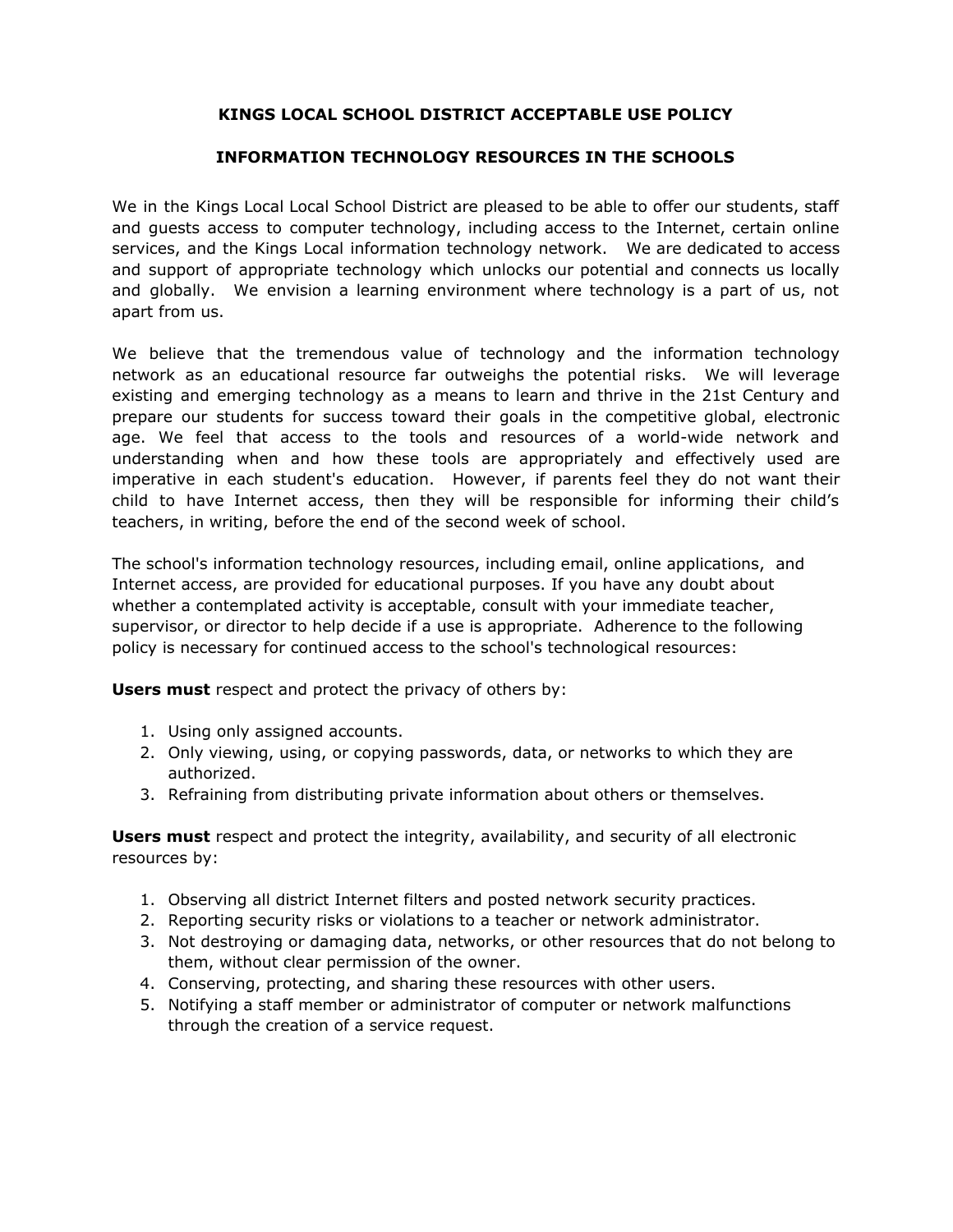**Users must** respect and protect the intellectual property of others by.

- 1. Following copyright laws (not making illegal copies of music, games, or movies).
- 2. Citing sources when using others' work (not plagiarizing).

**Users must** respect and practice the principles of community by:

- 1. Communicating only in ways that are kind and respectful.
- 2. Reporting threatening or discomforting materials to a teacher or administrator.
- 3. Not intentionally accessing, transmitting, copying, or creating material that violates the school's code of conduct (such as messages/content that are pornographic, threatening, rude, discriminatory, or meant to harass).
- 4. Not intentionally accessing, transmitting, copying, or creating material that is illegal (such as obscenity, stolen materials, or illegal copies of copyrighted works).
- 5. Not using the resources to further other acts that are criminal or violate the school's code of conduct.
- 6. Avoiding spam, chain letters, or other mass unsolicited mailings.
- 7. Refraining from buying, selling, advertising, or otherwise conducting business, unless approved as a school project.

## **Users may, if in accord with the policy above:**

- 1. Design and post web pages and other material from school resources.
- 2. Communicate electronically via tools such as email, apps, chat, text, or videoconferencing (students require a teacher's permission).
- 3. Use the resources for any educational purpose.

### **Consequences for Violation.**

Violations of these rules may result in disciplinary action, including the loss of a user's privileges to use the school's information technology resources. Further discipline maybe imposed in accordance with the Board's Code of Conduct up to and including suspension or expulsion depending on the degree and severity of the violation.

### **Supervision and Monitoring.**

The use of District owned information technology resources is not private. School and network administrators and their authorized employees monitor the use of information technology resources to help ensure that uses are secure and in conformity with this policy. Administrators reserve the right to examine, use, and disclose any data found on the school's information networks in order to further the health, safety, discipline, or security of any student, staff, or other person, or to protect property. They may also use this information in disciplinary actions, and will furnish evidence of crime to law enforcement.

The district reserves the right to determine which uses constitute acceptable use and to limit access to such uses. The district also reserves the right to limit the time of access and priorities among competing acceptable uses.